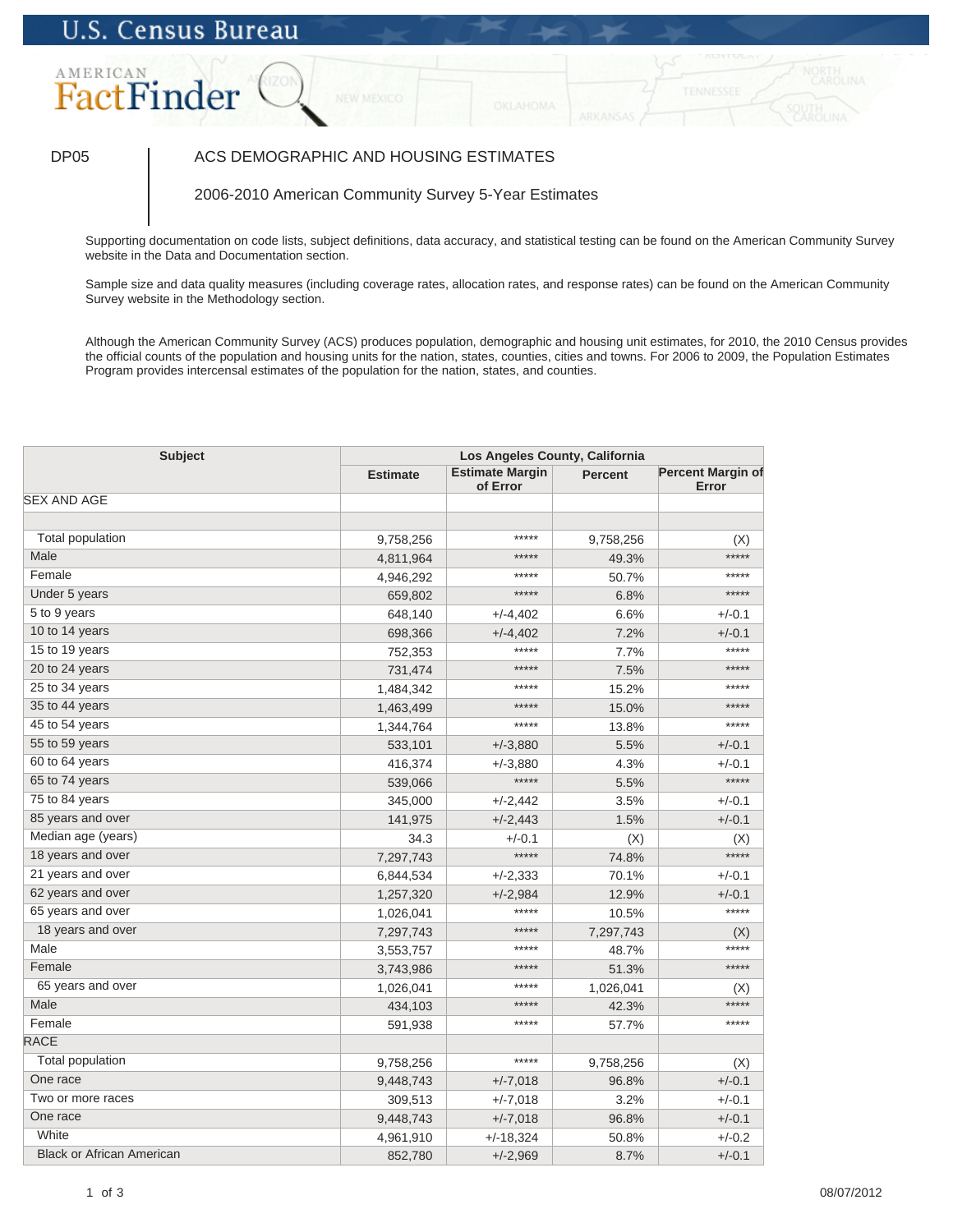| <b>Subject</b>                                                       |                        | Los Angeles County, California     |                    |                                   |  |
|----------------------------------------------------------------------|------------------------|------------------------------------|--------------------|-----------------------------------|--|
|                                                                      | <b>Estimate</b>        | <b>Estimate Margin</b><br>of Error | <b>Percent</b>     | <b>Percent Margin of</b><br>Error |  |
| American Indian and Alaska Native                                    | 47,794                 | $+/-2,145$                         | 0.5%               | $+/-0.1$                          |  |
| Cherokee tribal grouping                                             | 2,980                  | $+/-471$                           | 0.0%               | $+/-0.1$                          |  |
| Chippewa tribal grouping                                             | 521                    | $+/-205$                           | 0.0%               | $+/-0.1$                          |  |
| Navajo tribal grouping                                               | 1,858                  | $+/-354$                           | 0.0%               | $+/-0.1$                          |  |
| Sioux tribal grouping                                                | 505                    | $+/-198$                           | 0.0%               | $+/-0.1$                          |  |
| Asian                                                                | 1,340,074              | $+/-3,253$                         | 13.7%              | $+/-0.1$                          |  |
| Asian Indian                                                         | 77,866                 | $+/-3,548$                         | 0.8%               | $+/-0.1$                          |  |
| Chinese                                                              | 389,877                | $+/-5,859$                         | 4.0%               | $+/-0.1$                          |  |
| Filipino                                                             | 324,581                | $+/-5,137$                         | 3.3%               | $+/-0.1$                          |  |
| Japanese                                                             | 109,564                | $+/-3,251$                         | 1.1%               | $+/-0.1$                          |  |
| Korean                                                               | 210,866                | $+/-4,501$                         | 2.2%               | $+/-0.1$                          |  |
| Vietnamese                                                           | 90,431                 | $+/-3,814$                         | 0.9%               | $+/-0.1$                          |  |
| <b>Other Asian</b>                                                   | 136,889                | $+/-4,161$                         | 1.4%               | $+/-0.1$                          |  |
| Native Hawaiian and Other Pacific Islander                           | 26,808                 | $+/-936$                           | 0.3%               | $+/-0.1$                          |  |
| Native Hawaiian                                                      | 4,622                  | $+/-644$                           | 0.0%               | $+/-0.1$                          |  |
| Guamanian or Chamorro                                                | 3,988                  | $+/-843$                           | 0.0%               | $+/-0.1$                          |  |
| Samoan                                                               | 10,776                 | $+/-1,155$                         | 0.1%               | $+/-0.1$                          |  |
| <b>Other Pacific Islander</b>                                        | 7,422                  | $+/-1,126$                         | 0.1%               | $+/-0.1$                          |  |
| Some other race                                                      | 2,219,377              | $+/-20,897$                        | 22.7%              | $+/-0.2$                          |  |
| Two or more races                                                    | 309,513                | $+/-7,018$                         | 3.2%               | $+/-0.1$                          |  |
| White and Black or African American                                  | 37,685                 | $+/-2,075$                         | 0.4%               | $+/-0.1$                          |  |
| White and American Indian and Alaska Native                          | 35,936                 | $+/-2,088$                         | 0.4%               | $+/-0.1$                          |  |
| White and Asian                                                      | 70,772                 | $+/-2,953$                         | 0.7%               | $+/-0.1$                          |  |
| Black or African American and American Indian and                    | 10,994                 | $+/-1,275$                         | 0.1%               | $+/-0.1$                          |  |
| Alaska Native<br>Race alone or in combination with one or more other |                        |                                    |                    |                                   |  |
| races<br>Total population                                            | 9,758,256              | *****                              | 9,758,256          |                                   |  |
| White                                                                | 5,214,166              | $+/-19,854$                        | 53.4%              | (X)<br>$+/-0.2$                   |  |
| <b>Black or African American</b>                                     | 934,619                | $+/-3,240$                         | 9.6%               | $+/-0.1$                          |  |
| American Indian and Alaska Native                                    |                        | $+/-3,548$                         | 1.2%               | $+/-0.1$                          |  |
| Asian                                                                | 114,698<br>1,448,879   | $+/-2,684$                         | 14.8%              | $+/-0.1$                          |  |
| Native Hawaiian and Other Pacific Islander                           |                        | $+/-1,228$                         | 0.4%               | $+/-0.1$                          |  |
| Some other race                                                      | 43,595                 | $+/-20,189$                        | 23.9%              | $+/-0.2$                          |  |
| HISPANIC OR LATINO AND RACE                                          | 2,335,704              |                                    |                    |                                   |  |
| Total population                                                     |                        | *****                              |                    |                                   |  |
| Hispanic or Latino (of any race)                                     | 9,758,256              | *****                              | 9,758,256<br>47.1% | (X)<br>*****                      |  |
| Mexican                                                              | 4,599,258<br>3,541,205 | $+/-11,552$                        | 36.3%              | $+/-0.1$                          |  |
| Puerto Rican                                                         | 43,116                 | $+/-1,951$                         | 0.4%               | $+/-0.1$                          |  |
| Cuban                                                                |                        | $+/-2,269$                         | 0.4%               | $+/-0.1$                          |  |
| Other Hispanic or Latino                                             | 39,902                 | $+/-11,663$                        | 10.0%              | $+/-0.1$                          |  |
| Not Hispanic or Latino                                               | 975,035                | *****                              |                    | $****$                            |  |
| White alone                                                          | 5,158,998              |                                    | 52.9%<br>28.4%     | $+/-0.1$                          |  |
| Black or African American alone                                      | 2,772,785              | $+/-1,437$                         |                    |                                   |  |
| American Indian and Alaska Native alone                              | 826,481                | $+/-2,547$                         | 8.5%               | $+/-0.1$                          |  |
| Asian alone                                                          | 17,423                 | $+/-1,084$                         | 0.2%               | $+/-0.1$                          |  |
| Native Hawaiian and Other Pacific Islander alone                     | 1,324,132              | $+/-3,308$                         | 13.6%              | $+/-0.1$                          |  |
| Some other race alone                                                | 24,351                 | $+/-712$                           | 0.2%               | $+/-0.1$                          |  |
| Two or more races                                                    | 29,308                 | $+/-1,807$                         | 0.3%               | $+/-0.1$                          |  |
| Two races including Some other race                                  | 164,518                | $+/-4,347$                         | 1.7%               | $+/-0.1$                          |  |
| Two races excluding Some other race, and Three or                    | 13,290<br>151,228      | $+/-1,151$<br>$+/-4,271$           | 0.1%<br>1.5%       | $+/-0.1$<br>$+/-0.1$              |  |
| more races<br>Total housing units                                    |                        |                                    |                    |                                   |  |
|                                                                      | 3,425,736              | $+/-1,862$                         | (X)                | (X)                               |  |

Data are based on a sample and are subject to sampling variability. The degree of uncertainty for an estimate arising from sampling variability is represented through the use of a margin of error. The value shown here is the 90 percent margin of error. The margin of error can be interpreted roughly as providing a 90 percent probability that the interval defined by the estimate minus the margin of error and the estimate plus the margin of error (the lower and upper confidence bounds) contains the true value. In addition to sampling variability, the ACS estimates are subject to nonsampling error (for a discussion of nonsampling variability, see Accuracy of the Data). The effect of nonsampling error is not represented in these tables.